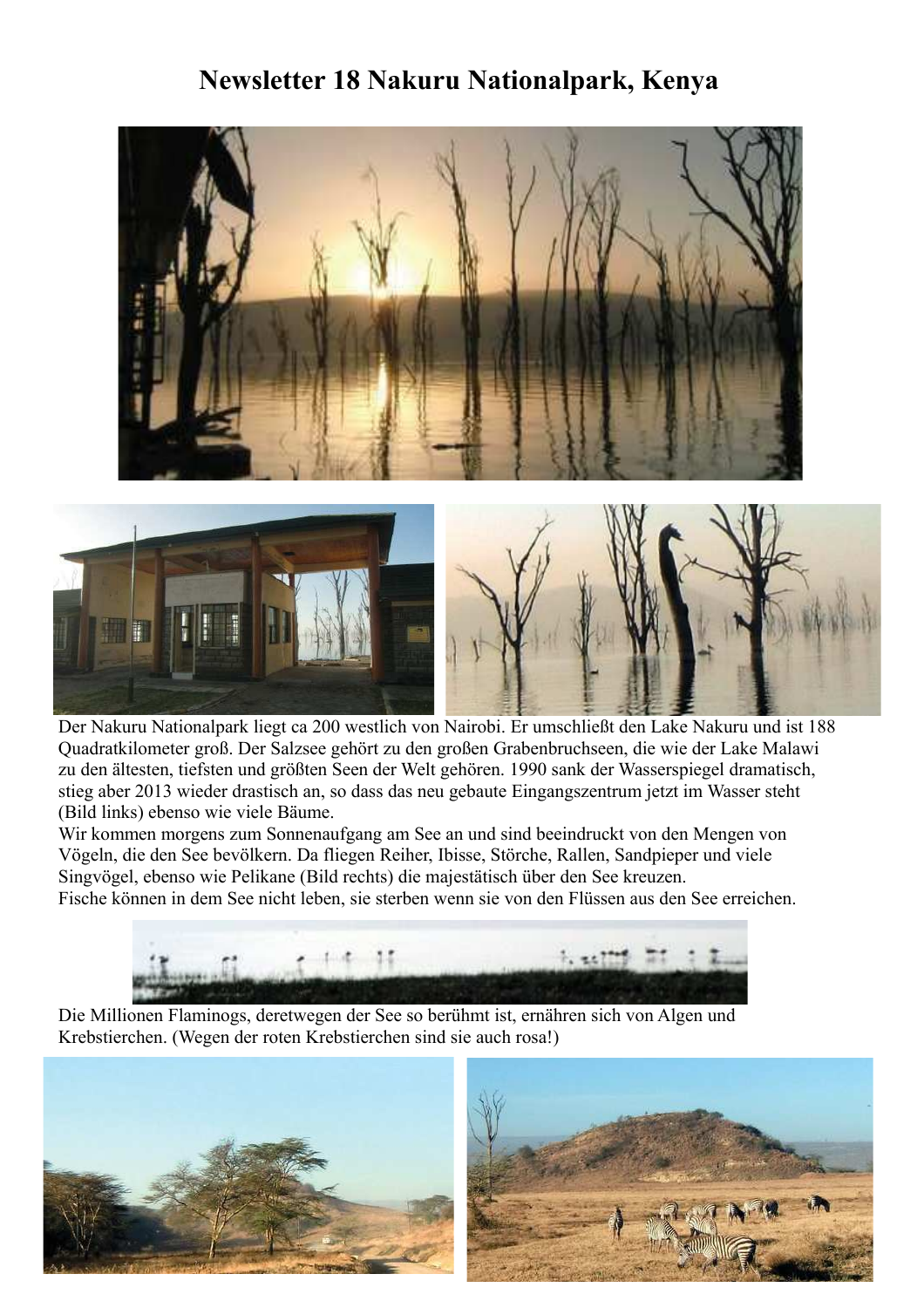

Eine große Gruppe Paviane kreuzt im Morgengrauen die Straße.



Der afrikanische Wasserbüffel wurde wegen seines unberechenbaren Charakters nie domestiziert. Er gilt als eins der gefährlichsten Tiere, weil er und gehört zu den "Big Five": Löwe, Nashorn, Elefant, Leopard, Wasserbüffel. Der Büffel kann bis zu einer Tonne schwer werden und bis zu 3 m lang.

Das weiße Breitmaulnashorn ist vom Aussterben bedroht. Es gehört zu den ältesten Säugetieren der Welt. (50 Millionen Jahre!) es kann bis zu 4 Tonnen schwer werden





Links: Der Marabou gehört auch zu den Storchenvögeln.

Rechst: der afriknische Nimmersatt ebenso. Dieser hier hat einen Tennisball gefunden und bereitet ihm nun ein Nest, in der Hoffnung daraus würde ein kleiner Nimmersatt schlüpfen!

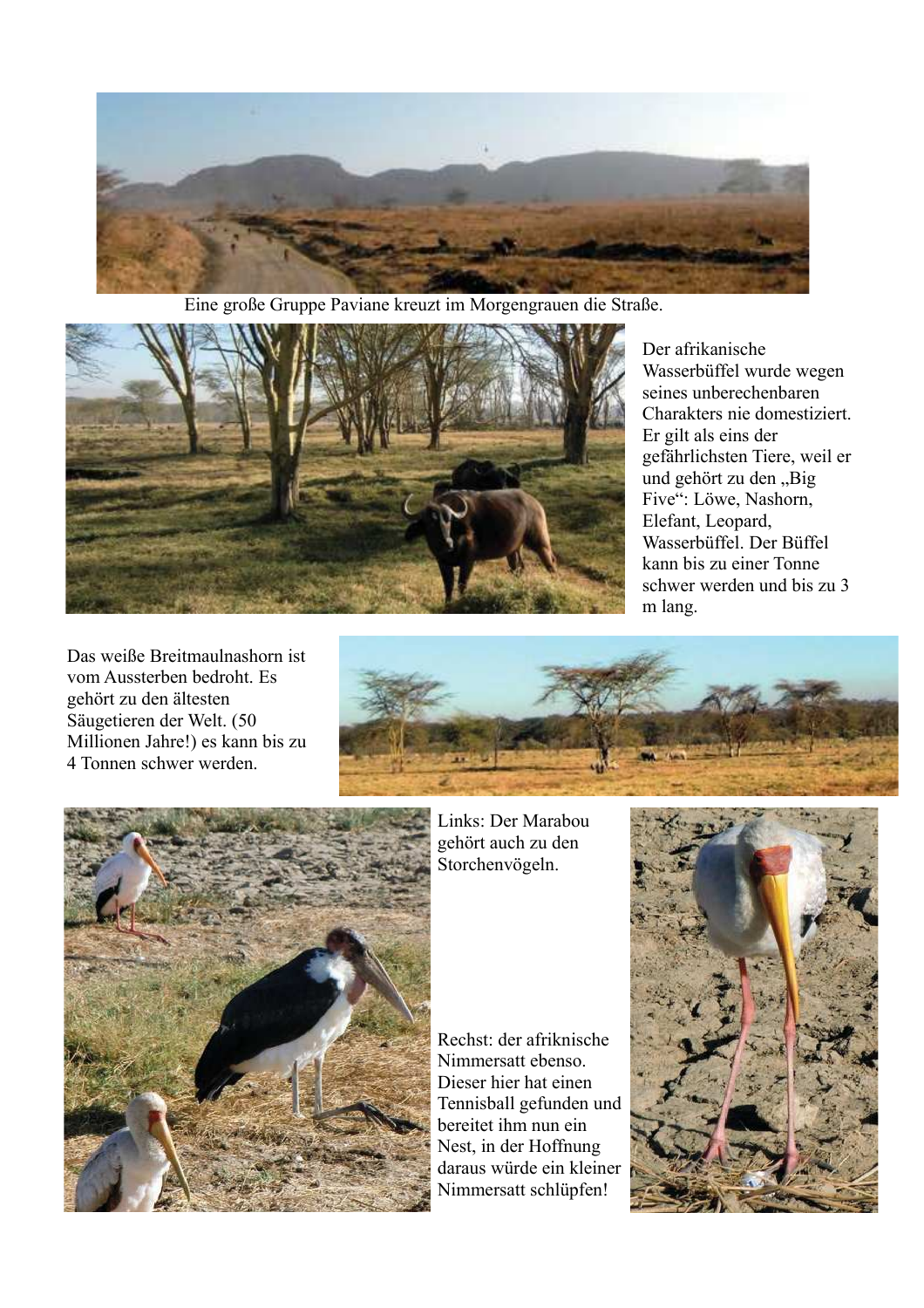





Links: The Martial Eagle is Africa's largest eagle,<br>having a wingspan of 2.6 meters and weighing up<br>to 6.2 kgs. It is easily recognized by its spotted undersides.

http://www.thenatureanimals.com/2010/08/top -10-mightiest-birds-of-prey-in-world.html

Unten: Wasserböcke



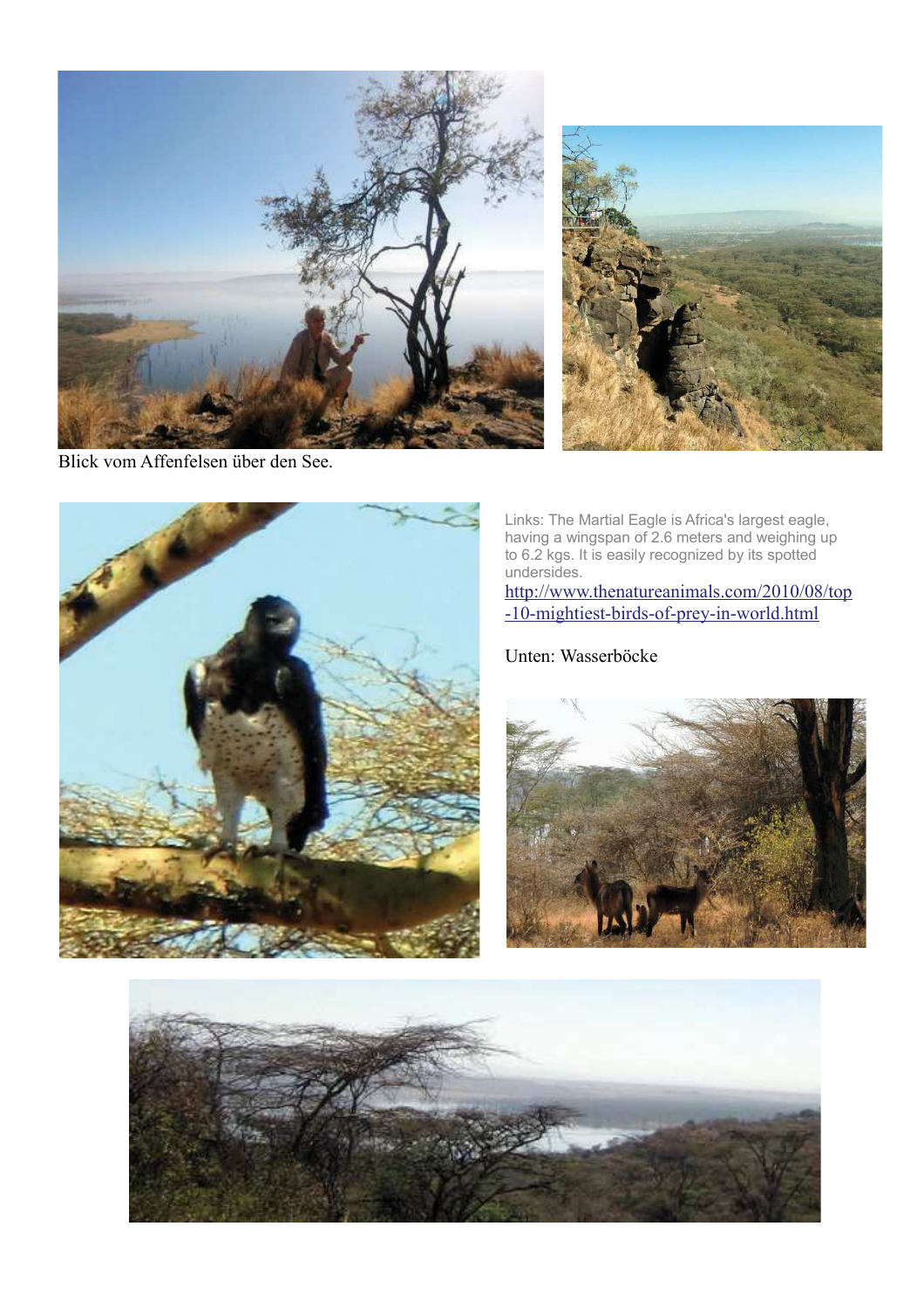



Giraffen grasen friedlich mit Zebras, Antilopen und Affen.





Ein Nashorn grast unter einer Schirmakazie. Akazien sind einer der ursprünglichen Bäume Afrikas. Wegen ihrer typischen Schirmform können sie als Wahrzeichen Afrikas gelten

Sie haben aber auch einen vielfältigen Nutzen, unter anderem bringen sie Stickstoff in den Boden und bereiten daher den Boden für andere Pflanzen vor

Die Blätter und Blüten von Vachellia tortilis dienen zahlreichen Tieren als Futterquelle. Durch den Fraß wird Wuchs und Form der Pflanze beeinflusst. Vachellia tortilis "warnen" ihre Artgenossen mit Hilfe des Botenstoffes Ethen vor Fressfeinden. Daraufhin beginnen sowohl der warnende Baum als auch die gewarnten Bäume in einem Umkreis von etwa 50 Meter mit der Produktion von Tanninen. Der Tanningehalt der Blätter wird umso höher und damit die Blätter umso giftiger, je öfter die Akazien angefressen bzw. gewarnt werden. Tiere, die von den Vachellia tortilis fressen, bewegen sich instinktiv und stetig von Exemplar zu Exemplar gegen den Wind.

Der Stamm von Vachellia tortilis ist sehr oft von Termiten und Käferlarven zerfressen. Daher können Elefanten ihn leicht umwerfen, um an Zweige zu gelangen.

Die Hülsenfrüchte werden wegen ihrer proteinhaltigen Hülle von vielen Tieren der Savanne gefressen. Obwohl viele Samen durch das Kauen und die Verdauungssäfte zerstört werden, ist die Wahrscheinlichkeit, dass damit ein neuer Baum entsteht, höher als bei Samenschoten, die nicht gefressen werden. Wenige Stunden, nachdem die Bäume die Schoten abgeworfen haben, kommen kleine Käfer und legen ihre Eier darauf ab. Daraus schlüpfen viele kleine Larven, die sich von den Samen ernähren und sie damit zerstören. Werden die Samen jedoch von großen Tieren gefressen und überstehen sie deren Verdauungstrakt, so sind sie anschließend frei von Insekten.

https://de.wikipedia.org/wiki/Vachellia tortilis